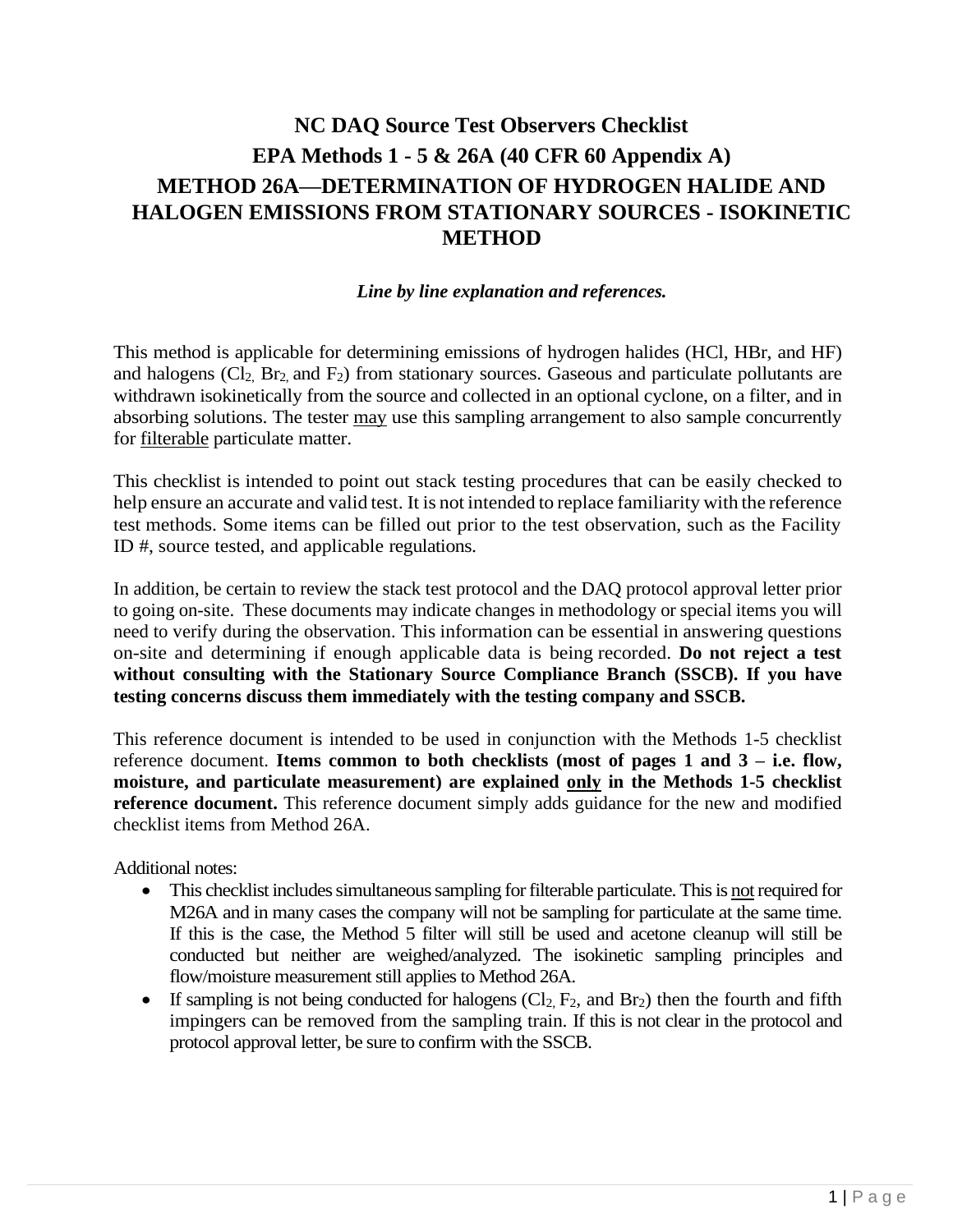## **Changes/Notesfor Page 1 from the Methods 1-5 (only) Observation Checklist**

- 4.1) The impinger/moisture collection setup is very different for Method 26A versus a straight Method 4. This checklist item 4.1 now simply informs the observer to refer to page 2 for the M26A impinger and equipment requirements.
- 5.1) M26A is also required to be run concurrently with Methods 2-5.
- 5.6) M26A requires higher filter and probe temperatures than Method 5. The new requirement is described on page 2 (Section 26A.2.a). In addition, Method 26A requires a Teflon mat filter except as allowed in 26A.1.d below.
- 5.9) Clarification is added that these acetone cleanup procedures apply only to the "front half" (Method 5) portion of the sampling train. This is the equipment prior to and including the Method 5 filter. Cleanup for the "back half" (Method 26A) portion of the train is different and described on page 2 of the M26A checklist (Section 26A.3.d,e).

## **Method 26A Observation Checklist Guidance (for page 2 of 3 of the M5/26A Checklist)**

26A.1. *Equipment and Reagents per Method 26A? (Impingers 4 & 5 optional if only testing for HCl, HF)*

> The below Figure 1 gives a general overview of the required equipment. Specific equipment requirements are spelled out in the following section. If sampling is not being conducted for halogens  $(Cl_2, Fl_2, and Br_2)$  then the fourth and fifth impingers  $(0.1)$ N NaOH) can be removed from the sampling train.



Figure 1 – Schematic of M26A Sampling Train (Courtesy of the EPA)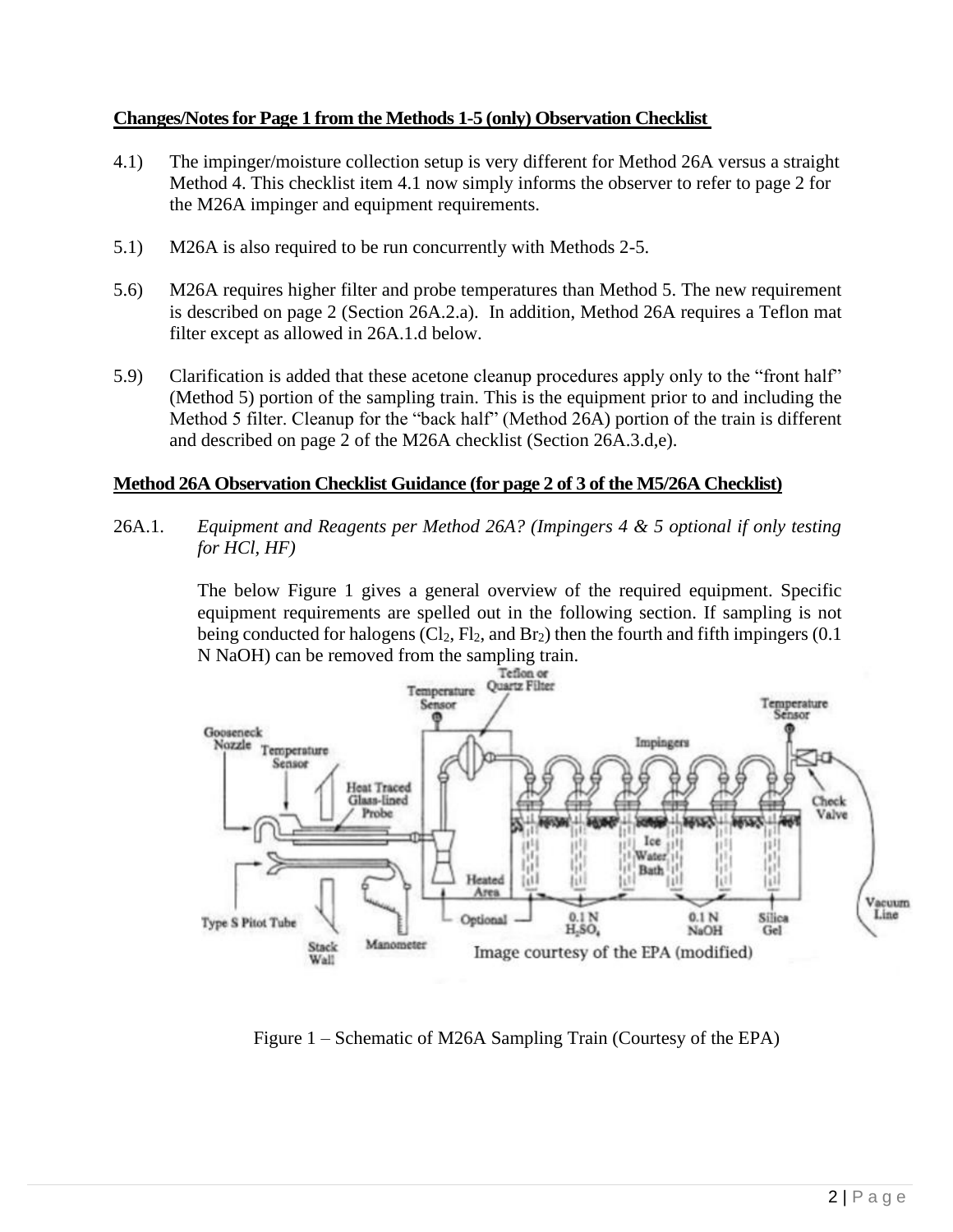#### 26A.1.a *Probe nozzle and probe liner borosilicate or quartz glass?*

Use a borosilicate or quartz glass nozzle; constructed and calibrated according to Method 5, sections 6.1.1.1 and 10.1, and coupled to the probe liner using a Teflon union. A stainless steel nut is recommended for this union.

#### 26A.1.b *Cyclone (optional) between probe liner and filter holder?*

The use of the cyclone is required only when the sample gas stream is saturated with moisture; however, the cyclone is recommended to protect the filter from any liquid droplets present. The cyclone may be glass or Teflon. The cyclone is not typically used.

26A.1.c *Teflon mat filter used?*

A Teflon mat (e.g., Pallflex TX40HI45) filter should be used unless the stack gas temperature exceeds 210  $^{\circ}$ C (410  $^{\circ}$ F). Then a quartz fiber filter may be used.

26A.1.d *Stack temp > 410 Deg F? If so, quartz filter may be used and one-piece glass nozzle/ liner mandatory*

> When the stack temperature exceeds 210  $\degree$ C (410  $\degree$ F), a one-piece glass nozzle/liner assembly must be used and a quartz fiber filter may be used

26A.1.e *Impinger #1 (Optional knockout or condensate impinger; shortened stem) 50 ml of 0.1 N H2SO4*

> This optional impinger is recommended as a water knockout trap for use under high moisture conditions. If used, this impinger should be constructed with a shortened stem (see Image No. 1 below) and contain 50 mL of 0.1 N H2SO4.



Image No. 1 – Shortened Stem Impinger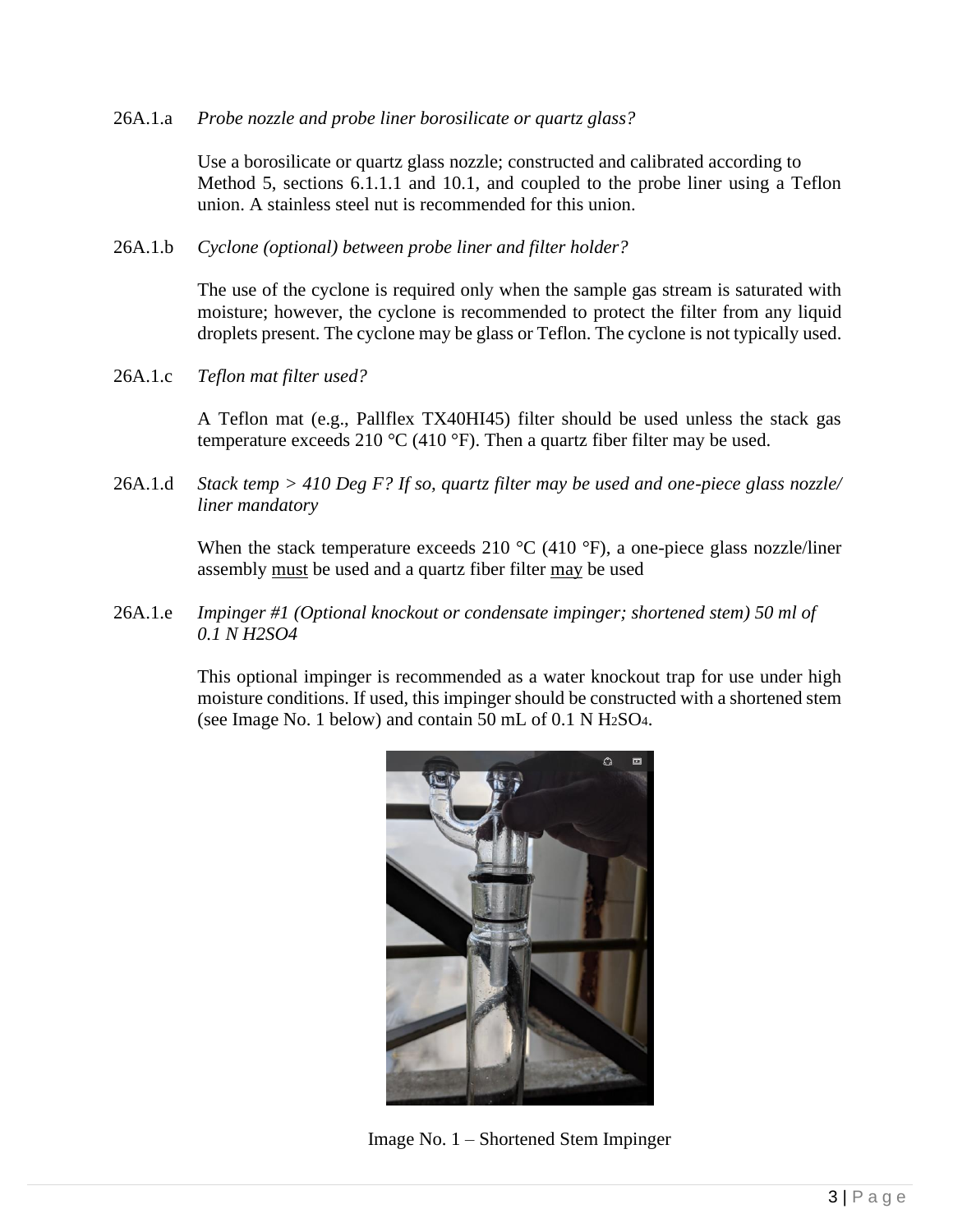26A.1.f,g *Impingers #2 and #3 (Greenburg-Smith Standard Tip & 100 ml of 0.1 N H2SO4) (Acid Impinger)*

> Impingers  $#2$  and  $#3$  should each contain 100 ml of 0.1 N  $H_2SO_4$  and shall be of the Greenburg-Smith design with the standard tip (Method 5, section 6.1.1.8; see Image No. 2 below).



Image No. 2 – Greenburg-Smith Standard Tip Impinger

26A.1.h,i *Impingers #4 and #5 (Modified Greenburg-Smith & 100 ml of 0.1 N NaOH) (Alkaline Impinger)*

> Impingers #4 and #5 shall be of the modified Greenburg-Smith design (Method 5, section 6.1.1.8; see Image No. 3 below) and each shall contain 100 ml of 0.1 N NaOH.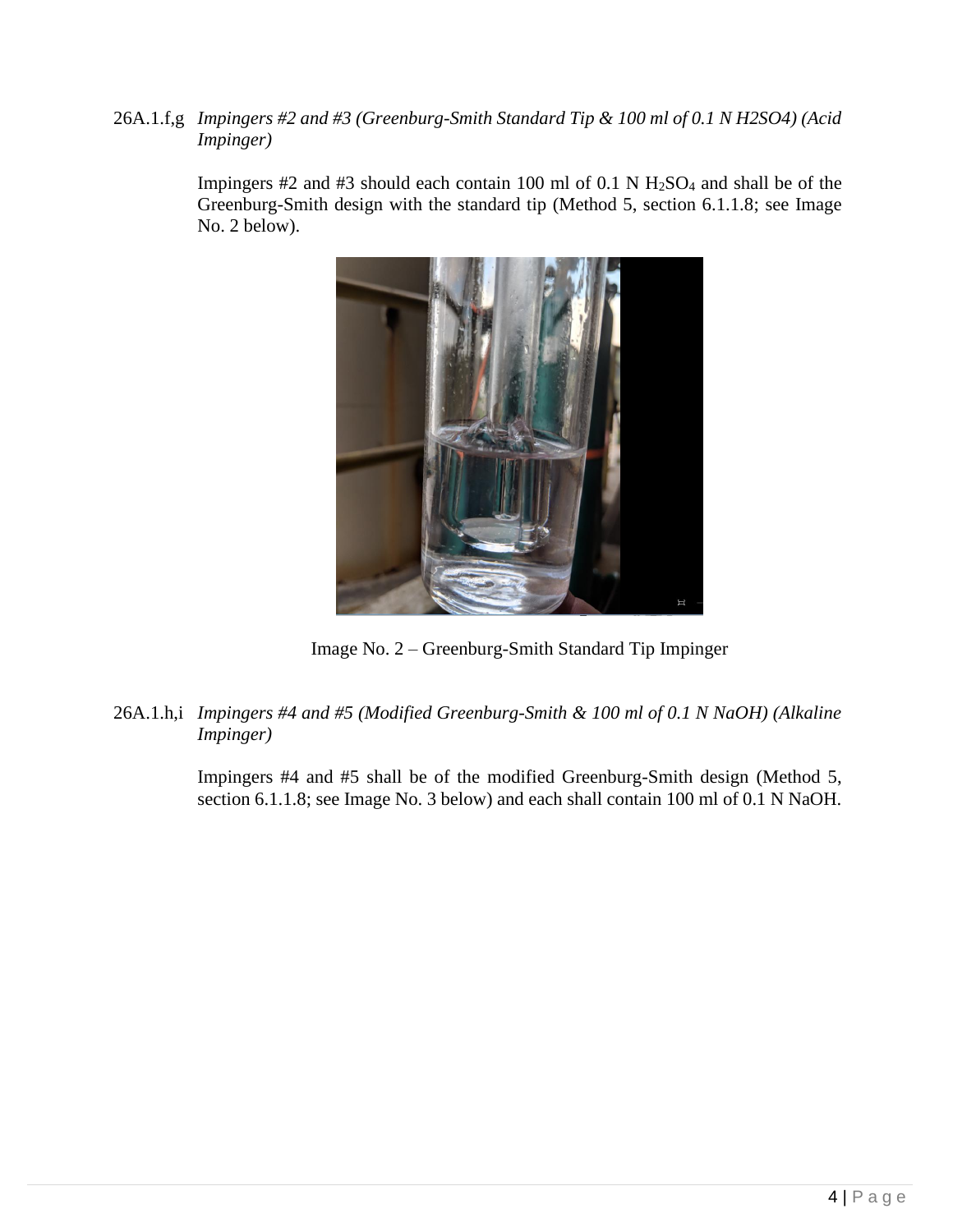

Image No. 3 – Modified Greenburg-Smith Impinger

26A.1.j *Impinger #6 - silica gel (See item 4.3 on page 1)*

Self-explanatory.

26A.1.k *Acidic and Alkaline absorbing solutions prepared per Method?*

Acidic Solution Preparation: To prepare 1 liter of the 0.1 N  $H_2SO_4$  solution, slowly add 2.80 ml of concentrated 17.9 M  $H<sub>2</sub>SO<sub>4</sub>$  to 900 ml of water while stirring, and adjust the final volume to 1 liter using additional water. Shake well to mix the solution.

Alkaline Solution Preparation: To prepare 1 liter of the 0.1 N NaOH solution, dissolve 4.00 g of solid NaOH in 900 ml of water and adjust the final volume to 1 liter using additional water. Shake well to mix the solution.

26A.2.a *Probe and filter temperatures between 248 and 273 Deg F?*

The heating system used must be able to maintain the temperature range between 248 to 273 °F. Probe and filter temperatures should be recorded at each sampling point.

26A.3.a *200 ml blanks prepared for each absorbing solution? (250 ml of acidic sol. if optional impinger used)*

> A separate blank solution of each absorbing reagent should be prepared for analysis with the field samples. These are referred to as Container Nos. 6 through 9 (Reagent Blanks) in the method. Save portions of the absorbing reagents  $(0.1 \text{ N H}_2\text{SO}_4$  and  $0.1 \text{ N H}_2\text{SO}_4$ N NaOH) equivalent to the amount used in the sampling train; dilute to the approximate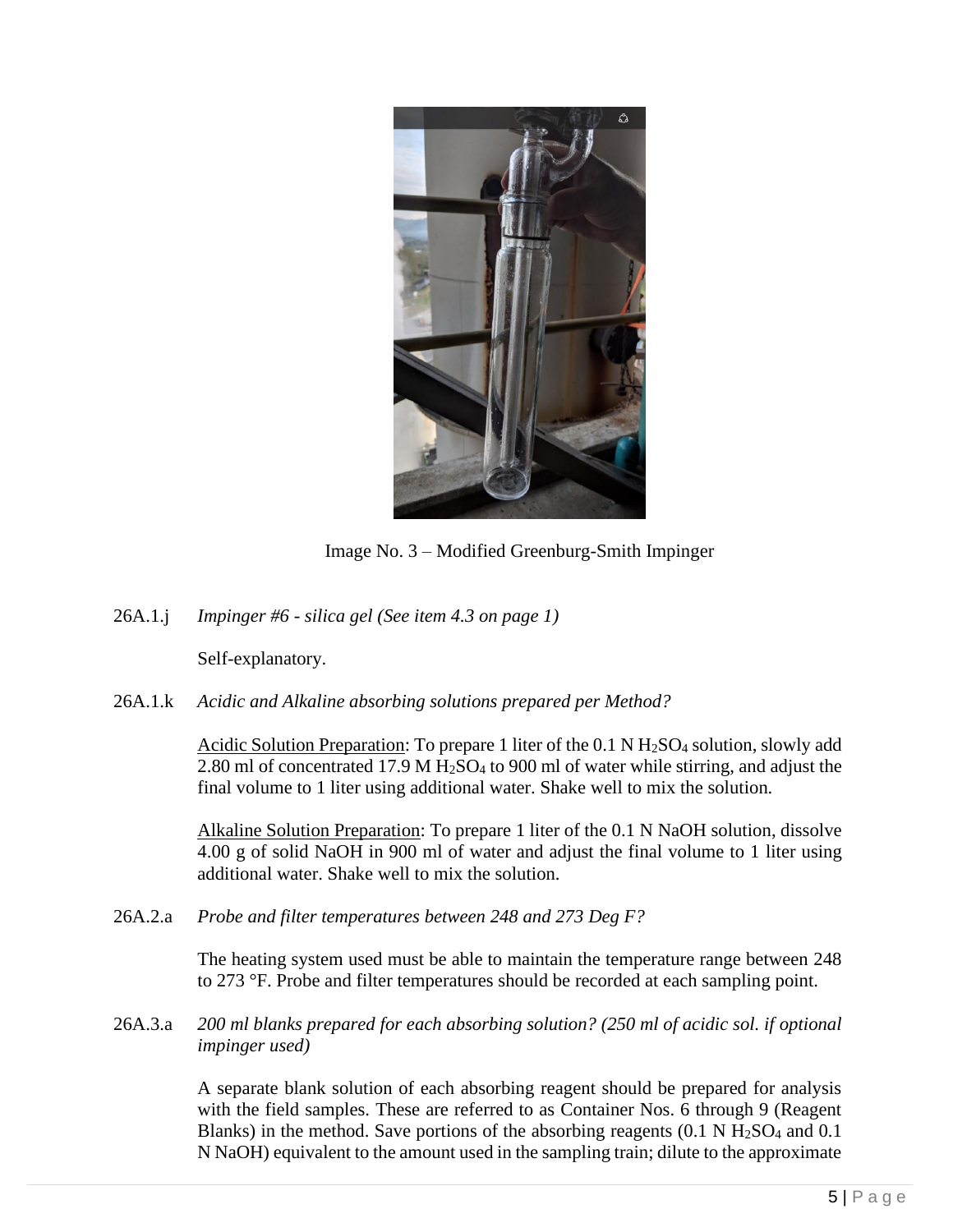volume of the corresponding samples using rinse water directly from the wash bottle being used. Add the same ratio of sodium thiosulfate solution used in container No. 4 to the 0.1 N NaOH absorbing reagent blank. Also, save a portion of the rinse water alone and a portion of the acetone equivalent to the amount used to rinse the front half of the sampling train. Place each in a separate, prelabeled sample container.

26A.3.b *Blanks diluted to same volume of field samples (see d,e below) using blank sample of DI rinse water?*

> Dilute 200 ml of each absorbing solution (250 ml of the acidic absorbing solution, if a condensate impinger is used) to the same final volume as the field samples using the blank sample of rinse water. If a particulate determination is conducted, collect a blank sample of acetone.

26A.3.c *Post-test moisture removal (optional and typically not conducted) - required when the optional cyclone is used or when liquid is visible on the filter at the end of the sample run.*

> When the optional cyclone is included in the sampling train or when liquid is visible on the filter at the end of a sample run even in the absence of a cyclone, perform the following procedure. Upon completion of the test run, connect the ambient air conditioning tube at the probe inlet and operate the train with the filter heating system between 120 and 134 °C (248 and 273 °F) at a low flow rate (e.g.,  $\Delta H = 1$  in. H<sub>2</sub>O) to vaporize any liquid and hydrogen halides in the cyclone or on the filter and pull them through the train into the impingers. After 30 minutes, turn off the flow, remove the conditioning tube, and examine the cyclone and filter for any visible liquid. If liquid is visible, repeat this step for 15 minutes and observe again. Keep repeating until the cyclone is dry. NOTE: It is critical that this procedure is repeated until the cyclone is completely dry.

26A.3.d *Acid Impinger Catch - Measure liquids from impinger #'s 1-3; rinse impingers and connecting glassware with DI water; and add all liquids (impinger catch and rinse water) to one storage container.*

> Container No. 1 - (Optional; Filter Catch for Particulate Determination). Same as Method 5, section 8.7.6.1, Container No. 1. i.e. the filter.

> Container No. 2 - (Optional; Front-Half Acetone Rinse for Particulate Determination). Same as Method 5, section 8.7.6.2, Container No. 2.

> Container No. 3 - (Knockout and Acid Impinger Catch for Moisture and Hydrogen Halide Determination). Disconnect the impingers. Measure the liquid in the acid and knockout impingers (impingers #1-3) to  $\pm 1$  ml by using a graduated cylinder or by weighing it to  $\pm 0.5$  g by using a balance. Record the volume or weight of liquid present. This information is required to calculate the moisture content of the effluent gas. Transfer this liquid (from all three impingers) to a leak-free sample storage container (Container #3). Rinse these impingers and connecting glassware including the back portion of the filter holder (and flexible tubing, if used) with water and add these rinses to the same storage container. Seal the container, shake to mix, and label. The fluid level should be marked so that if any sample is lost during transport, a correction